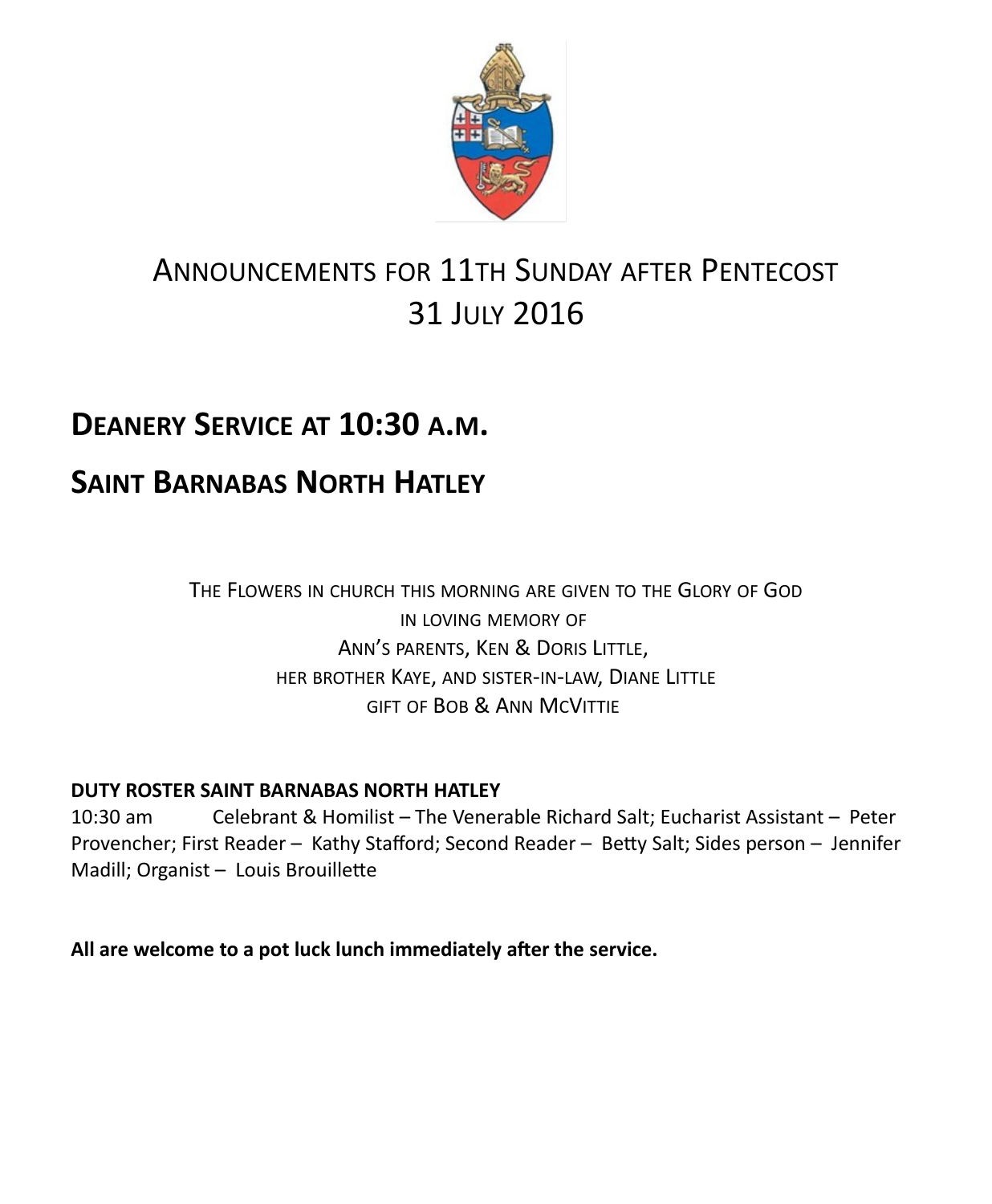## ON THIS WFFK

#### **MAGOG BOAT TRIP AUGUST 28**

Are you planning to attend the 150<sup>th</sup> Anniversary Celebration in Georgeville on August 28? Would you enjoy making the trip from Magog to Georgeville via a large tour boat?

The return trip would be by autobus as the boat has a schedule to maintain.

The cost per person would be \$10 with any surplus (after expenses paid) going to the Deanery. Hopefully, sponsors will offset the bulk of the expenditures.

In order for this proposal to materialize it is urgent that the planners of this proposal have a showing of interest from parishioners through out the Deanery.

If you are interested please reply by e-mail to [robert.chapman@sympatico.ca](mailto:robert.chapman@sympatico.ca) **before Friday July 29th .**

Further details will follow if sufficient interest is demonstrated.

This project has been proposed by Mr. Rene Prince of the Parish of St. Luke.

Robert Chapman is the People's Warden of St. Luke's.

Should you not have access to e-mail service facilities please call Robert in the evenings at 819 562 2133

#### **SEAFARERS BOXES**

The 2016 Quebec bus trip to Maison du Marins will take place on Wednesday, November 2<sup>nd</sup>. If you would like to pack any gift boxes for the seafarers, now is a great time to start. A suggested list of items may be picked up at St-George's (Lennoxville). If more info is required or to reserve a seat on the bus, please call Kay Hartwell at 819-349-1971.

#### **GARAGE SALE – NORTH HATLEY**

#### *Saturday August 6th and Sunday August 7th* .

Garage Sale to support the North Hatley Recreation Association. All proceeds to help fund the sailing program. Items can be brought to the public beach building on Thursday Aug.4 and Friday Aug. 5.

#### **NO SERVICES – WATERVILLE & EUSTIS**

**On Sunday, August 7th** there will not be a service at St. John's, Waterville or Christ Church, Eustis.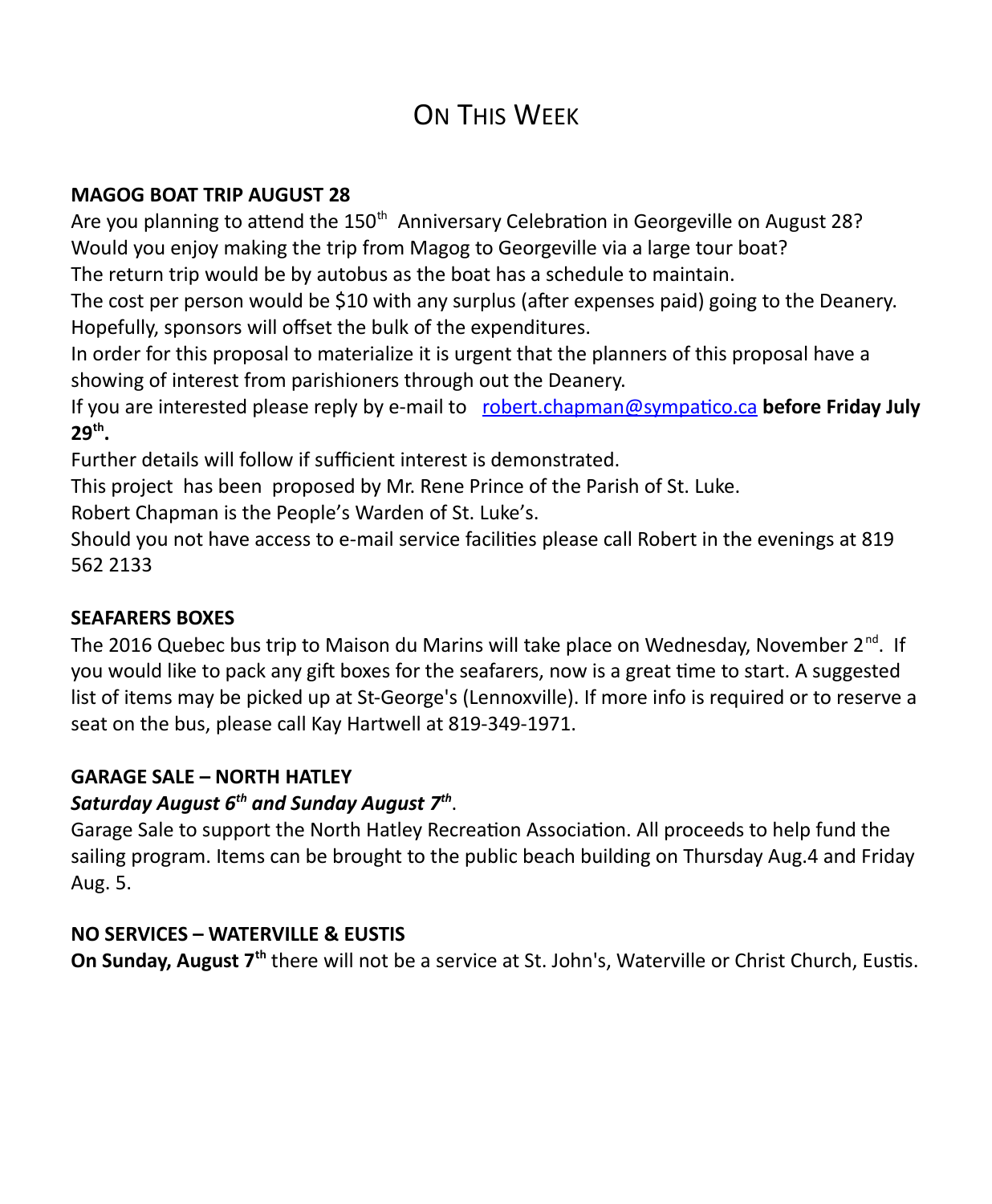### SERVICES THIS WEEK

| <b>TODAY</b>       | 10:30 AM                                 | <b>HOLY EUCHARIST</b><br><b>DEANERY SERVICE</b> | <b>NORTH HATLEY</b> |
|--------------------|------------------------------------------|-------------------------------------------------|---------------------|
|                    | ALL OTHER SERVICES ARE CANCELLED JULY 31 |                                                 |                     |
| <b>NEXT SUNDAY</b> | <b>9 AM</b>                              | <b>HOLY EUCHARIST</b>                           | <b>NORTH HATLEY</b> |
|                    | $9:15 \text{ AM}$                        | <b>MORNING PRAYER</b>                           | <b>MAGOG</b>        |

## DEANERY MEETINGS AT ST GEORGE'S LENNOXVILLE

11 AM HOLY EUCHARIST LENNOXVILLE

None

### UPCOMING EVENTS

#### **150th ANNIVERSARY CELEBRATION – GEORGEVILLE**

On Sunday, August 28 at 10:00 a.m. at St. George's Anglican Church, 32 ch. Magoon Point, Georgeville. Reception to follow at Murray Memorial Hall, 4680 ch. Georgeville, Georgeville. The Most Rev. Fred Hiltz, Primate of the Anglican Church of Canada will be the celebrant and guest preacher. All are welcome! Information: Ven. Dean E. Ross 819-563-8013

#### **CANCELLED SERVICES – LENNOXVILLE, AYER'S CLIFF, COATICOOK, MAGOG**

The services on Sunday, August 28 will be cancelled so that people may attend the  $150<sup>th</sup>$ Anniversary service at St. George's, Georgeville. See above.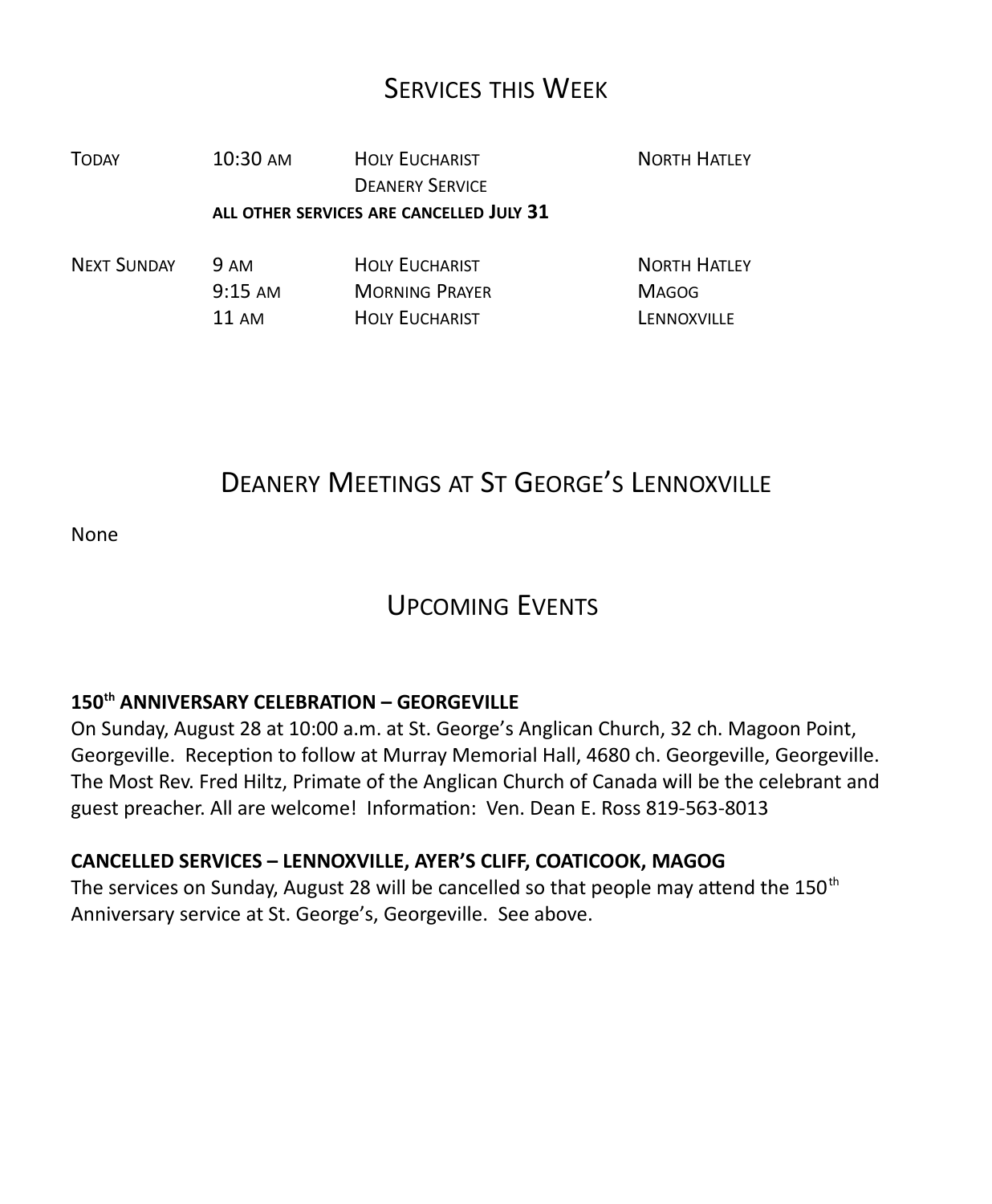### CHURCH CALENDAR

MONDAY FERIA TUESDAY **FERIA WEDNESDAY SAINT STEPHEN, DEACON & MARTYR THURSDAYFFRIA** FRIDAY FERIA **SATURDAYTHE TRANSFIGURATION OF THE LORD** SUNDAY 12<sup>TH</sup> SUNDAY AFTER PENTECOST

PLEASE SEND ANY ANNOUNCEMENTS FOR NEXT SUNDAY'S BULLETIN TO THE SECRETARY BY WEDNESDAY EVENING AT: SANDRA.GALLICHON@UBISHOPS.CA OR CALL 819 566 1847.

> NEW MODEL MINISTRY TEAM The Venerable Doctor Edward Simonton OGS - 679 9957 The Rev'd Canon Fred Richardson - 569 5277

SOUTH-EAST DEANERY LAY READERS Beverly Dame, Deanery Lay Reader - 842 1521 Page Dame, Deanery Lay Reader & Pastoral Visitor - 842 1521 Joan Drinkwater, Deanery Lay Reader & Pastoral Visitor - 842 2640 Lorna Gordon, Deanery Lay Reader & Pastoral Visitor - 569 6986 Gabriel Kwenga, Deanery Lay Reader & Pastoral Visitor - 342 3223

SOUTH- EAST PARISH CONTACTS

ST BARNABAS, NORTH HATLEY – Jennifer Madill, Secretary – 842 2697 ST GEORGE'S, AYER'S CLIFF – Greta Nish, Warden - 838 5329 ST STEPHEN'S COATICOOK - Lauraine Denis, Warden – 849 7196 ST JAMES, HATLEY - Charlene Johann, Warden – 838 5473 ST GEORGE'S, LENNOXVILLE - Sandra Gallichon, Secretary - 566 1847 ST BARNABAS, MILBY - Esther Barnett, Vestry Clerk - 837 2261 ST LUKE'S, MAGOG - Linda Comeau, Vestry Clerk - 843 9418

For Further Information about Contacts or Service Times Please visit the Deanery Website: **WWW.DEANERYOFSTFRANCIS.COM**